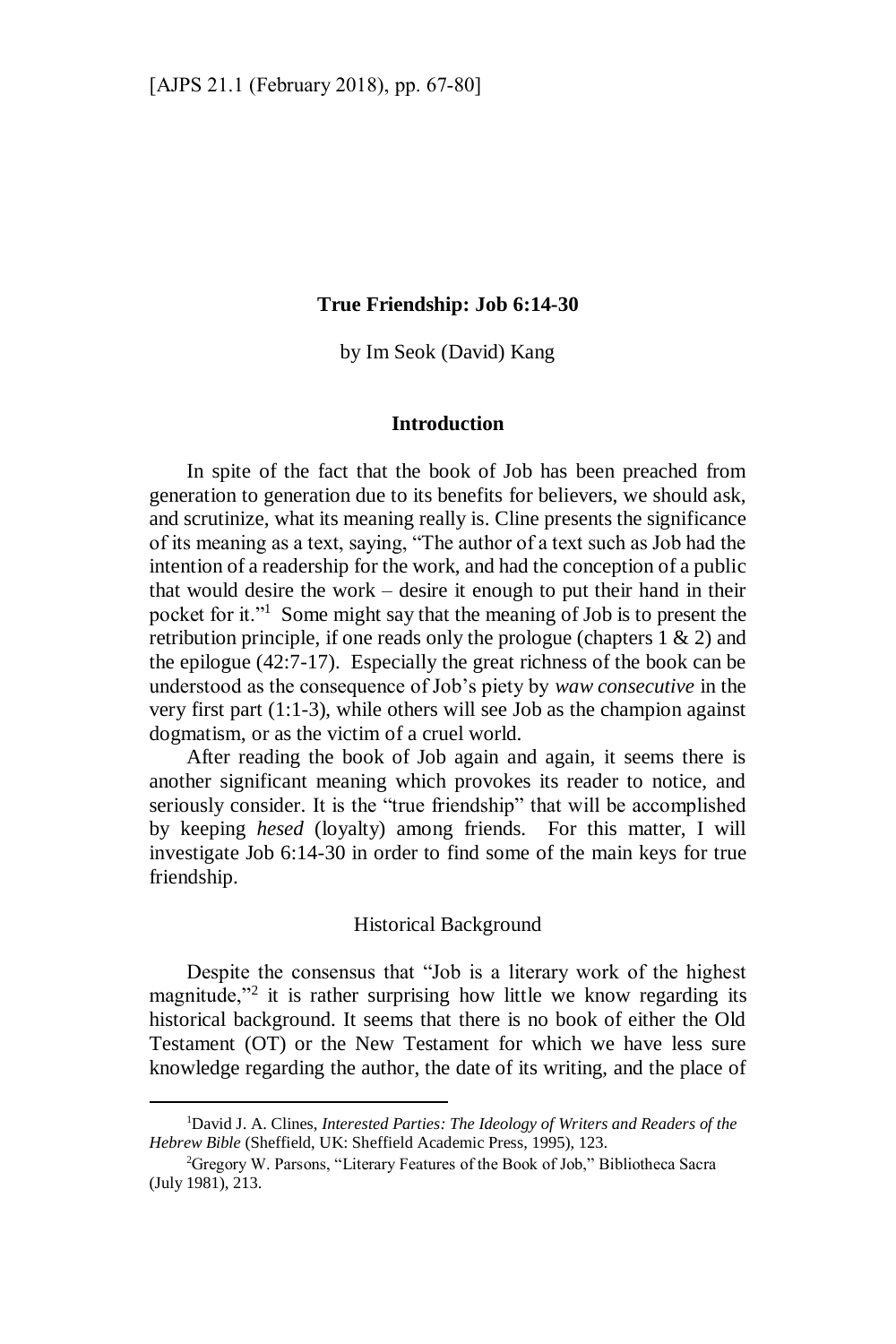its writing. Before scrutinizing its authorship, let us first consider the possible dates of Job.

The richness of the author's use of language makes it very difficult to date the book. Generally, there are three "camps" of opinion regarding its date, based on the language used and the relationship between Job and other Old Testament passages. In his commentary on Job, John Hartley makes a clear and simple summarization of these divergent camps and arrives at a conclusion with which I agree.<sup>3</sup> He suggests that the book should be dated in the 7th century B.C. because of the close ties between it and Isaiah 40-55, and its many allusions to the Canaanite religion and contacts.<sup>4</sup>

Another question, then, to be raised is: "Who did write Job?" Unfortunately, we have no historical clue by which to investigate the authorship question. However, it does seem that we can decide about the author based on what we read in the book itself. Marvin presents an interesting comment about the authorship, saying: "There is no certainty that the author was an Israelite,"<sup>5</sup> although we do find some familiarity with OT passages throughout the book. Marvin ascertains that the lamentation of Job should not be understood as a unique genre in Israel but, in fact, common in the ancient Near East. Furthermore, Rowley confirms this idea by presenting the views of others:

Humbert thought the book was composed in Egypt (cf. *Recherches sur les sources egyptiennes de la literature sapientale d' Israel*, 1929, pp. 75ff), and Dhorme stresses (pp, clxxif.) the author's acquaintance with Egpyt. F. H. Foster (AJSL, XLIX, 1932-33, pp. 21ff) thought the book had been translated from an Arabic original, and Pfeiffer (op. cit., pp.  $678$ ff.) thinks the author was an Edomite.<sup>6</sup>

However, most scholars hold that Job was part of the Wisdom Tradition of Israel, and Hartley believes the book's author fits the

<sup>3</sup> In his commentary, Hartley mentions three possible dates of the book of Job: (1) early 7th century B.C., which is during Hezekiah's time; (2) middle of the 6th century B.C., after the fall of Jerusalem; and (3) the 4th-3rd century B.C., which was the era of the second temple. He argues that the latter two periods are not acceptable. Although the suffering theme could be a good motif for the Exile, the Exile is to be understood as the punishment for the nation, which is different than what Job suffers for no reason.

<sup>4</sup> John E. Hartley, *The Book of Job*, The New International Commentary on the Old Testament (Grand Rapids, MI: Eerdmans: 1988), 19-20.

<sup>5</sup>Marvin H. Pope*, Job: Introduction, Translation, and Notes,* The Anchor Bible, 3rd ed (New York, NY: Doubleday & Co., 1983), XLI.

<sup>6</sup>H. H. Rowley, *The Book of Job*, The New Century Bible Commentary (Grand Rapids, MI: Eerdmans, 1976), 23.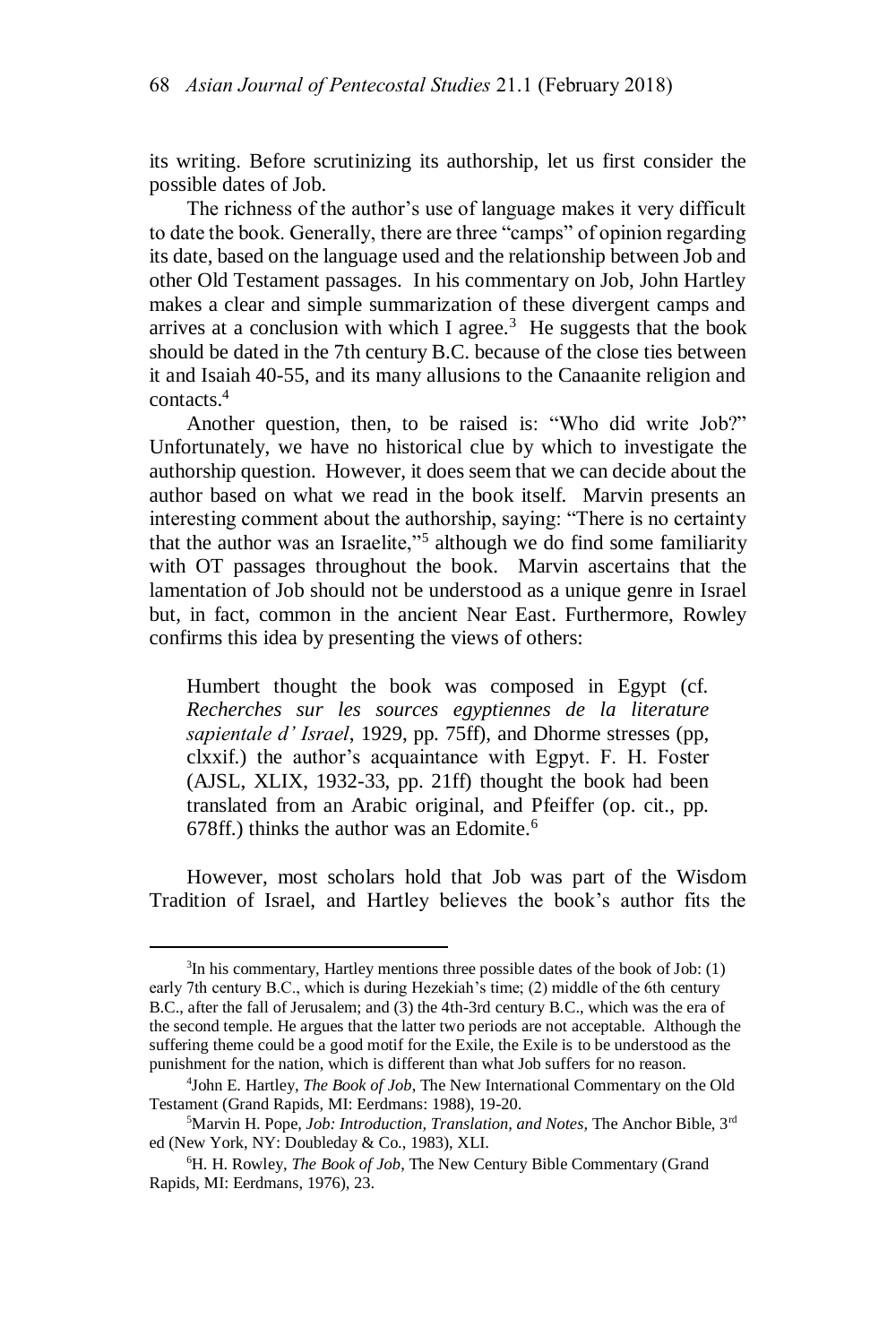characterization of the ancient wise men of Israel. He draws attention to the author's extensive knowledge of nature, using five different words that refer to "lion" in 4:10-11, and 13 different words that refer to "jewels" in 28:15-19. Hartley also mentions that the author was well informed regarding "foreign" cultures, citing caravan travel in 6:18-20 as evidence for his wide range of cultural information.<sup>7</sup> All things considered, the author of Job was a well-educated man, although we cannot be sure whether or not he was an Israelite.

### Literary Context

Norman Gottwald is right when he says, about the literary genre of Job, that it is "a work so unique that it does not fall into any of the literary genres of antiquity or modernity."<sup>8</sup> The richness of the author's vocabulary makes the readers confused as to how to recognize the book in terms of its literary genre. However, it was the form of critical studies that makes the basic literary genre of Job fall into three categories: the lawsuit, the lament, and the controversy dialogue. Richter classifies the genre as a secular lawsuit, with the various parts of the book corresponding to different stages of a lawsuit.<sup>9</sup> For him, Job is against God, and his friends play the role of witnesses. On the other hand, Claus Westermann insists that the readers should take the lament as the predominate genre, which is attested to throughout the book. For this matter, he makes a confirmative statement that its interpretation should be taken as the lament.<sup>10</sup>

Hartley's observation is very significant for us to have better understanding. He criticizes the study of Richter as one-sided, and also defines Westermann's study as a descriptive term that does not categorize the whole book into one literary genre.<sup>11</sup> Even the fact that there exist other types of literary genres in Job, convinces that none of them can satisfy the overall genre that dominates the book as a whole. Thus, the sum of the matter is that one should categorize Job as "a mixed genre in which its author expertly blended a variety of literary types in order to serve the function of the book."<sup>12</sup>

 $<sup>7</sup>$  Hartley, 16.</sup>

<sup>8</sup>Norman K. Gottwald, The Hebrew Bible: A Socio-Literary Introduction (Philadelphia, PA: Fortress, 1985), 472.

<sup>&</sup>lt;sup>9</sup>Hartley, 37.

<sup>10</sup>Claus Westermann, "The Literary Genre of the Book of Job," in *Sitting with Job: Selected Studies on the Book of Job*, ed. Roy B. Zuck (Eugene, OR: Wipf & Stock Publishers, 1992), 53.

<sup>&</sup>lt;sup>11</sup>Hartley, 38.

<sup>12</sup>Parsons, 215.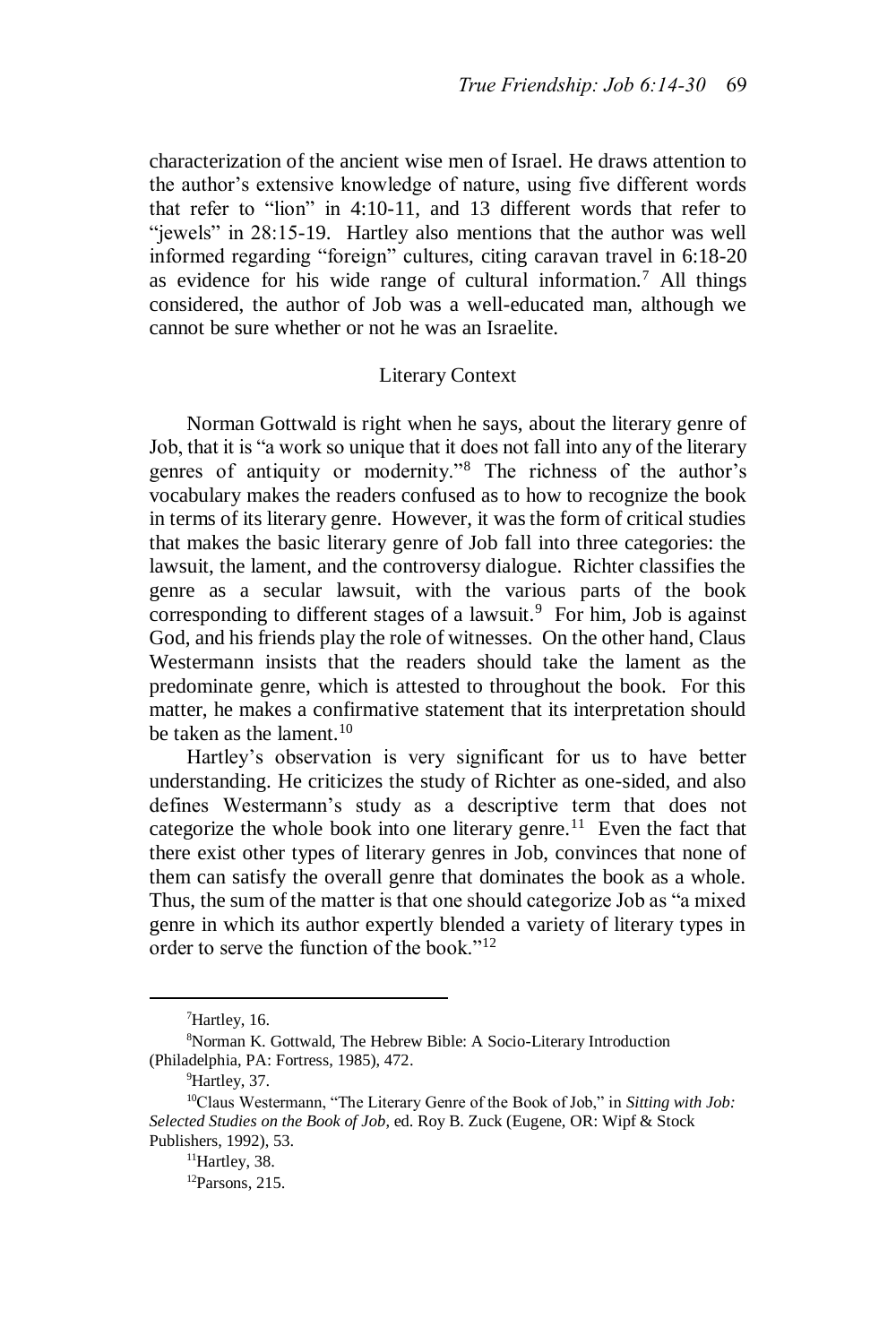## **Presentation of the Text**

### Scripture Passage—Job 6:14-30

"To him who is despairing,  $^{13}$  loyalty<sup>14</sup> *should be shown* by his friend, even though he forsakes the fear of the Almighty (v. 14). My brothers have been treacherous like a stream, like channels of streams they overflow (v. 15), which are dark because of the ice, *and* into which the snow vanishes (v. 16). When it is warm, they cease to flow; when it is hot, they vanish from their place (v. 17). The paths of their way turn aside, they go nowhere and perish (v. 18). The caravans of Tema look,  $15$ the travelers of Sheba hope for them (v. 19). They are disappointed because they were confident; they come there and are confused (v. 20). For you have become to it, you see terror and you fear (v. 21). Did I ever say, 'Bring *something* to me?' or, 'Offer a bribe for me from your wealth' (v. 22)? or, 'Deliver me from the enemy's hand?' or, 'Redeem me from the hand of oppressors' (v. 23)? Teach me, and I will surely be silent; cause me to understand wherein I have erred (v. 24). How grievous are right words! But what does your arguing prove (v. 25)? Do you intend to rebuke *my* words, and the speeches of a desperate one, *which are* as wind (v. 26)? Yes, you overwhelm the fatherless, and you undermine your friend (v. 27). Now therefore, consider me whether I should lie to your face (v. 28)! Please stay! Let there be no injustice, and stay (*with me*), my righteousness is still in itself (v. 29). Is there injustice on my tongue? Cannot my taste discern the deceptive words (v. 30)?"

## Textual Notes

In verse 14, some Hebrew manuscripts suggest reading סָּ֣ מַל as מאס with the preposition *τ*, which means "reject." In verse 17, a Hebrew manuscript reads it as כחמם with the preposition כ instead of ב. In this case, there is no exegetical significance because both prepositions are

<sup>&</sup>lt;sup>13</sup>Two verbal forms for  $\frac{1}{2}$ , which is the opening word, make it difficult to understand. One is <sub>י</sub>ָס, meaning "to dissolve" or "to melt," and the other is <sub>י</sub>ָס, meaning "despairing." Although it is not easy to distinguish them because both are used in similar contexts expressing physical and emotional distress, we read it as  $\circ$  ("despairing"). Most of the time, the verb כֹמֵס ("melt") comes with any force that causes it to happen. For instance, the bravest soldier's heart will melt because of fear in 2 Samuel 17:10 (Theological Wordbook of the Old Testament [TWOT] 1223).

<sup>&</sup>lt;sup>14</sup>I suggest this to read  $\overline{p}$  as "loyalty."

<sup>&</sup>lt;sup>15</sup>Unlike the imperfect verbs in verse 18, perfect verbs are used in verses 19 and 20. Thus, we read 19-20 as follows: "The caravans of Tema looked, the travelers of Sheba hoped for them. They were disappointed because they were confident; they came there and were confused."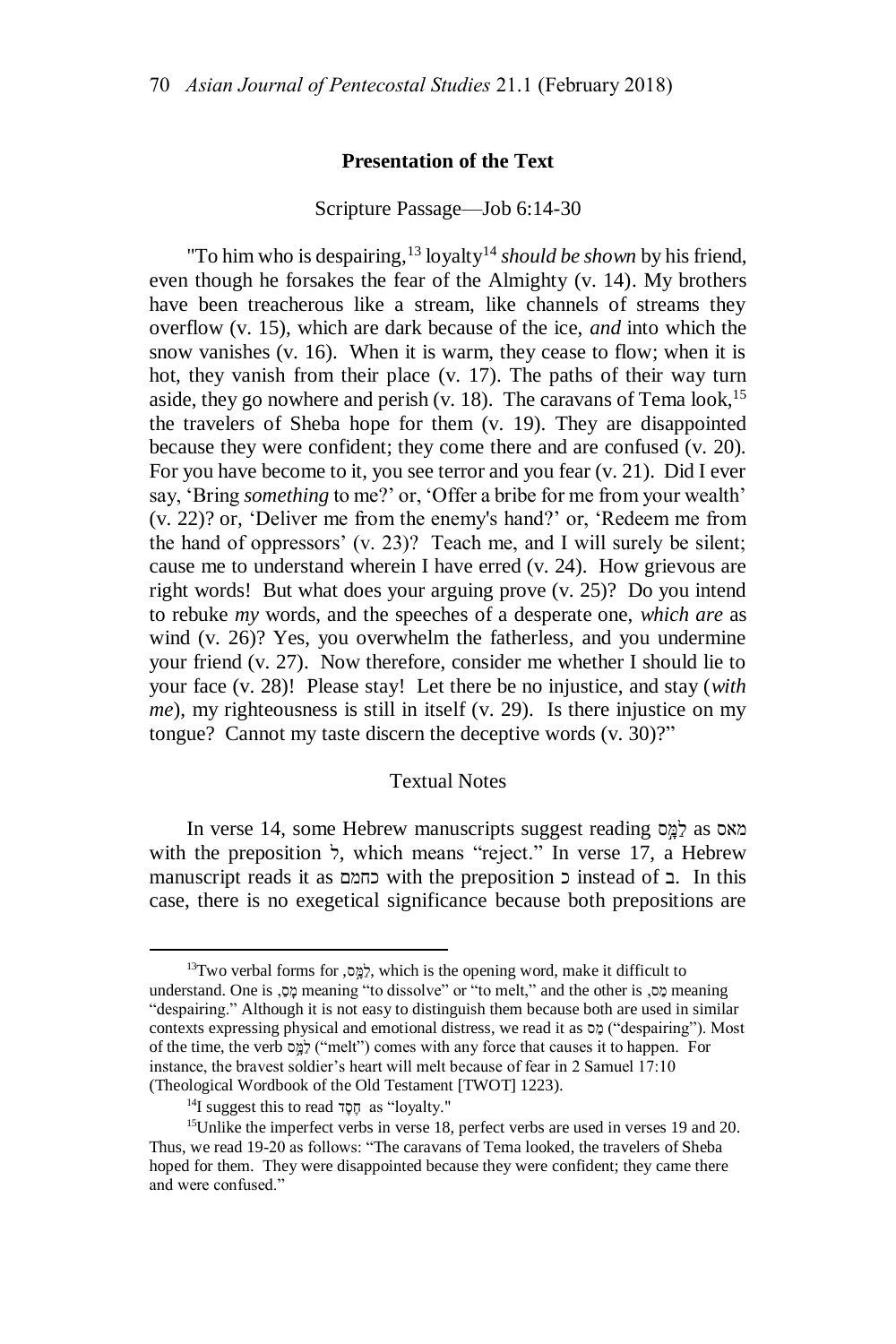used in the same way with the infinitive construct verb. 3ms suffix is the subject of the infinitive verb, so it is read as "when it is hot." In verse 19, the New King James Version (NKJV) textual note suggests reading ח ("he was confident"; 3ms perfect) as וּבטח") they were confident"; 3mp perfect) for the agreement with its number.

In verse 21, it is significant to note that there appears *Qere* ה **z** לֹא *Kethib* לֹא ("not") and *Qere* לֹוֹ ("to him"). If we take Kethib a :הֱיִיתֶם לְוֹ it means "for now you are nothing." However, *Qere* וֹל changes its meaning to, "for now you are his or its." Probably the better rendering for this clause is, "for now you become like it" (i.e., a stream) as we consider the biblical idiom ל היה, which means "to become."

In verse 29, there appears another *Qere* which is insignificant in terms of its impact on the meaning of the text. The only difference between *Qere* וֹשֵׁוּבוּ (2mp imperative) and *Kethib* וֹשָׁבִי (2fs imperative) is the number.

Outline of the 6:14-30 Passage—Job's Accusation Against His Friends

A. Treachery of His Friends (vv. 14-23)

- *1. Hesed* as the role of a friend (v. 14)
- *2.* Comparison of false friends with waterless streams (vv. 15-20)
- *3.* Indictment of friends as nothing (v. 21)
- *4.* Questions of false friends to discern their motives (vv. 22-23)

B. Request for Their Sympathy (vv. 24-30)

# **Treachery of His Friends (6:14-23)**

# Verse 14

Verse 14 serves as a topic statement that governs what is to follow. This verse is very difficult to translate because of the word arrangement. For this matter, scholars have tried to emend, and rearrange the words, in order to unlock its meaning.

The first difficulty we encounter is סָּ֣ מַל) *lamas*). There are two possible roots for it: one is ספס (masas), which means "dissolve" or "melt"; the other is <u>ה</u> (*mas*), which means "despairing." Aside from them, many Hebrew manuscripts read it as מאס, or "refuse." Thus, Hartley renders it as, "He who refuses loyal kindness."<sup>16</sup> However, I prefer to take it as, "to him who is despairing," because we are not sure

 $16$ Hartely, 136.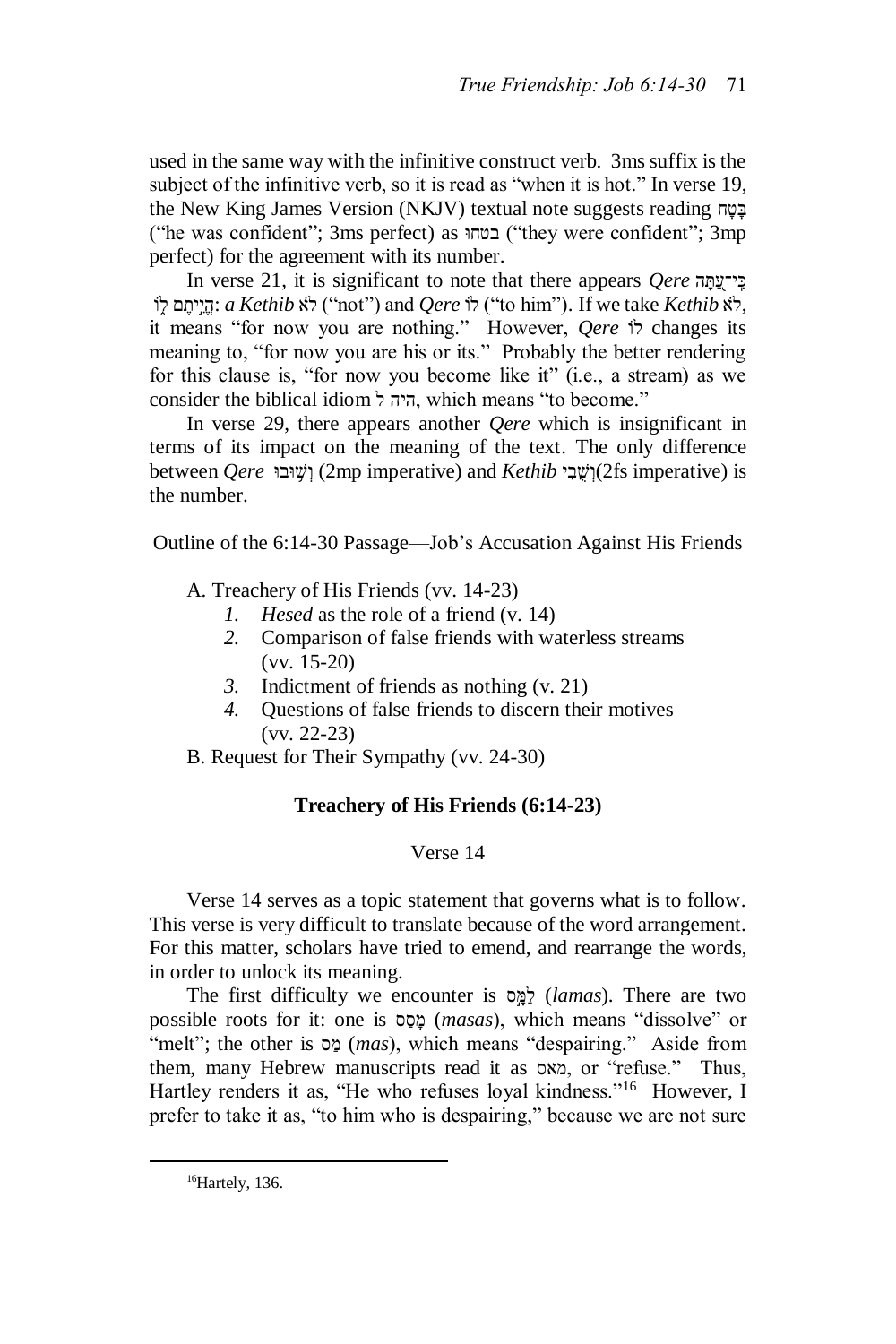whether the Qumran agrees with other variants suggesting "refuse." In addition, there is no strong reason that the consonant א from מאס is dropped, since it is combined with the preposition ל and the Hebrew definite article to become למס, Mlso, most of the time the verb ob is used as the external reason that causes "to melt." We see an example of this case from 2 Samuel 17:10 in the footnote. However, we cannot find any specific cause in the verse. Thus, in my estimation, its appropriate rendition is, "to him who is despairing."

As we move forward in verse 14, the theological term ד ֶסֶח) *hesed*) challenges us. The conventional translation of this word is "kindness," "steadfast love," or "mercy." The Revised Standard Version (RSV) usually renders it, "steadfast love," and occasionally, "loyalty." The New American Standard Bible (NASB) says, "loving kindness," "kindness," or "love." The New International Version (NIV), "unfailing love." The better translation of this word (again in my estimation) is "loyalty," which guarantees a covenant relationship. Balentine stresses the significance of keeping loyalty in relation to covenant: "When humans fail God and break the covenant partnership, it is loyalty and faithfulness that motivates God to restore it."<sup>17</sup> Habel, in turn, applies it to true friendship: "True loyalty is expected from a friend when all other support systems fail, including faith in God."<sup>18</sup>

As the topic statement of the latter part of chapter 6, verse 14 clarifies what Job really expects to receive from his friends. Although he still considers himself righteous and innocent, he identifies himself with those who forsake the fear of the Almighty and who despair, in order to demonstrate to his friends what true friendship really is. Unfortunately, they fail to show their loyalty to him.

## Verse 15

In this verse, Job continues to compare his friends with some imagery. אֲחֵל ("my brothers"), which intensifies his disappointment with them. Intentionally, the author chooses this word rather than "friend," to stress the responsibility, and solidarity, that they should show in times of tragedy. Job likens them to נְחַל (nahal) with repetition. They are treacherous like a stream (נחלים), like channels of streams (נחלים), and they pass away (וַעֲבָרוּ). As the main idea of יָעֲבֹרוּ is movement from place to place, its possible meaning is "to overflow" in its relation to <sup>f</sup>  $nahal$ ).

<sup>&</sup>lt;sup>17</sup>Samuel E. Balentine, *Job*, Smyth & Helwys Bible Commentary (Macon, GA: Smyth & Helwys Publishing, 2006), 128.

<sup>18</sup>Norman C. Habel, *The Book of Job*, The Old Testament Library (Philadelphia, PA: Westminster Press, 1985), 148.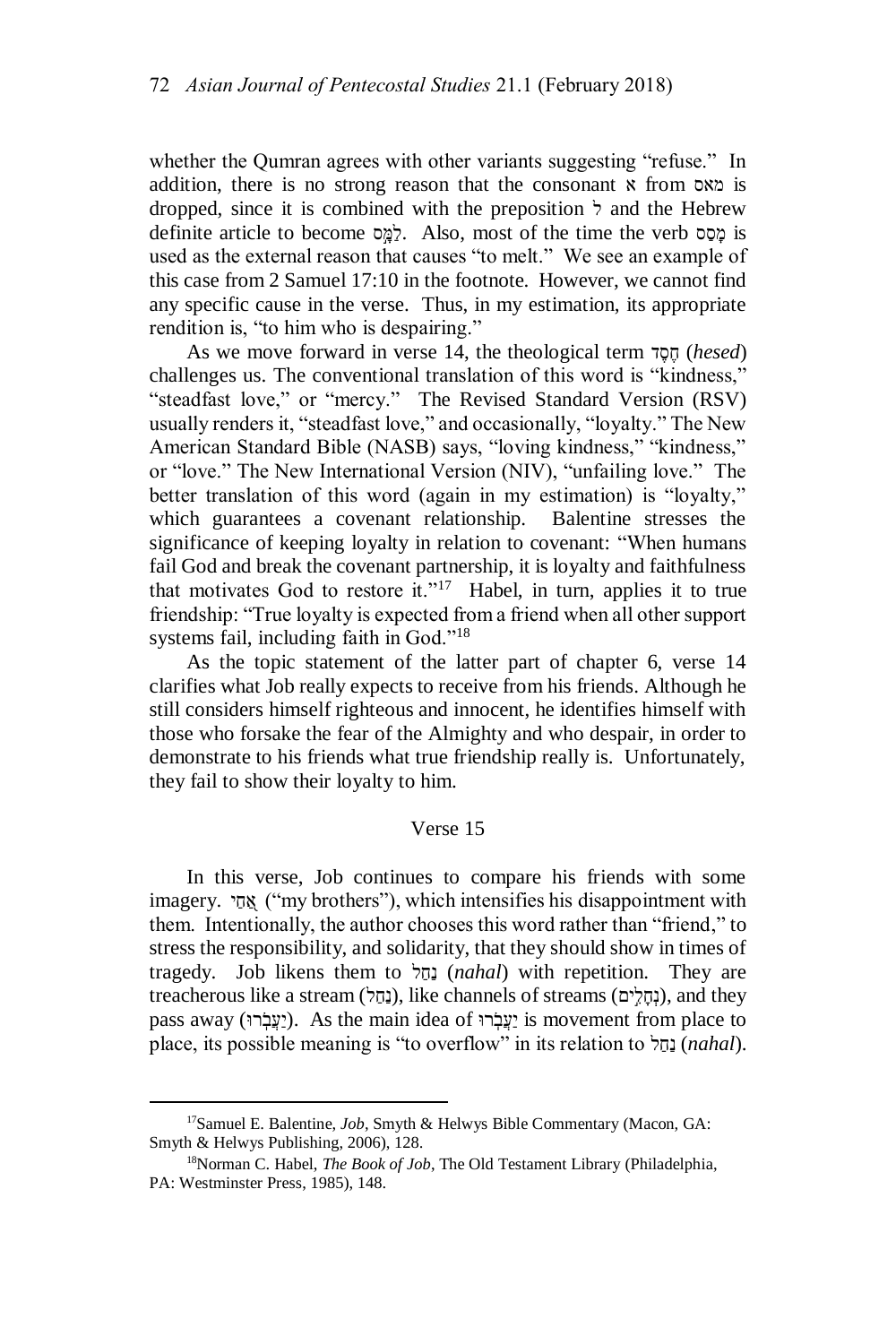So, the appropriate translation of verse 15 is, "My brothers have been treacherous like a stream, like channels of streams they overflow."

### Verses 16-17

These verses express what happens to streams of Palestine during the rainy season. Initially they are filled with melting snow, then they dry up as the snow disappears from the mountains, and finally they vanish in hot summer. The verb  $zarab$  *j zarab*) is *hapax legomenon*, appearing only in *pual* stem, meaning "be scorched." It seems בְּרֹב is used to express the gradual process of the streams' extreme extinction. This analogy clearly depicts Job's indictment of his friends. They overflow with הֶסֶד ("loyalty") during the good times; but when calamity comes, which is the very moment Job is in great need, they dry up and betray him.

#### Verses 18-20

The second image of waterless streams Job pictures is expressed in verse 18 by אֲרְחֶוֹת, which can be interpreted two ways: "paths" or "caravans." We have to read *qamets* under its first consonant א, as *qamets hatuf*, and its ending, indicate that it is a feminine plural noun. Thus, both אֹרְחָה ("path") and הְרָחָה ("caravan") can be rendered. However, I will take it as being "caravans" because of the two famous commercial cities mentioned in verse 19—Tema (an oasis to the southeast and a centre of trade routes) and Sheba (in South Arabia).<sup>19</sup> The caravans from these cities, being expert in crossing the desert, were confident ( $\epsilon$  =  $\epsilon$ ) about how to find water on their journeys. Despite their confidence, however, they become ashamed (בְּיָחְפָּרוּ) and confounded (בְּיָחְפָּרוּ) because they, in fact, find no water (v. 20). Gordis takes וֵיחֶפֵּרוּ and וַיֵּחְפֵּרוּ as synonyms and suggests reading them as, "be disappointed," which is the modern equivalent.<sup>20</sup>

#### Verse 21

In this verse, we have another difficulty to translate. *Kethib* reads the first clause, הֱיִיתֶם ,with the negative particle  $x$ לֹא, rendering it, "For now you are nothing." However, *Qere* suggests changing א
to וֹל (a preposition with 3ms suffix) in relation to the preceding verb היה, which means "to become." I suggest rendering it as, "For you have

 $19$ Rowley, 63.

<sup>20</sup>Robert Gordis, *The Book of Job: Commentary, New Translation, and Special Studies* (New York, NY: The Jewish Theological Seminary of America, 1978), 75-6.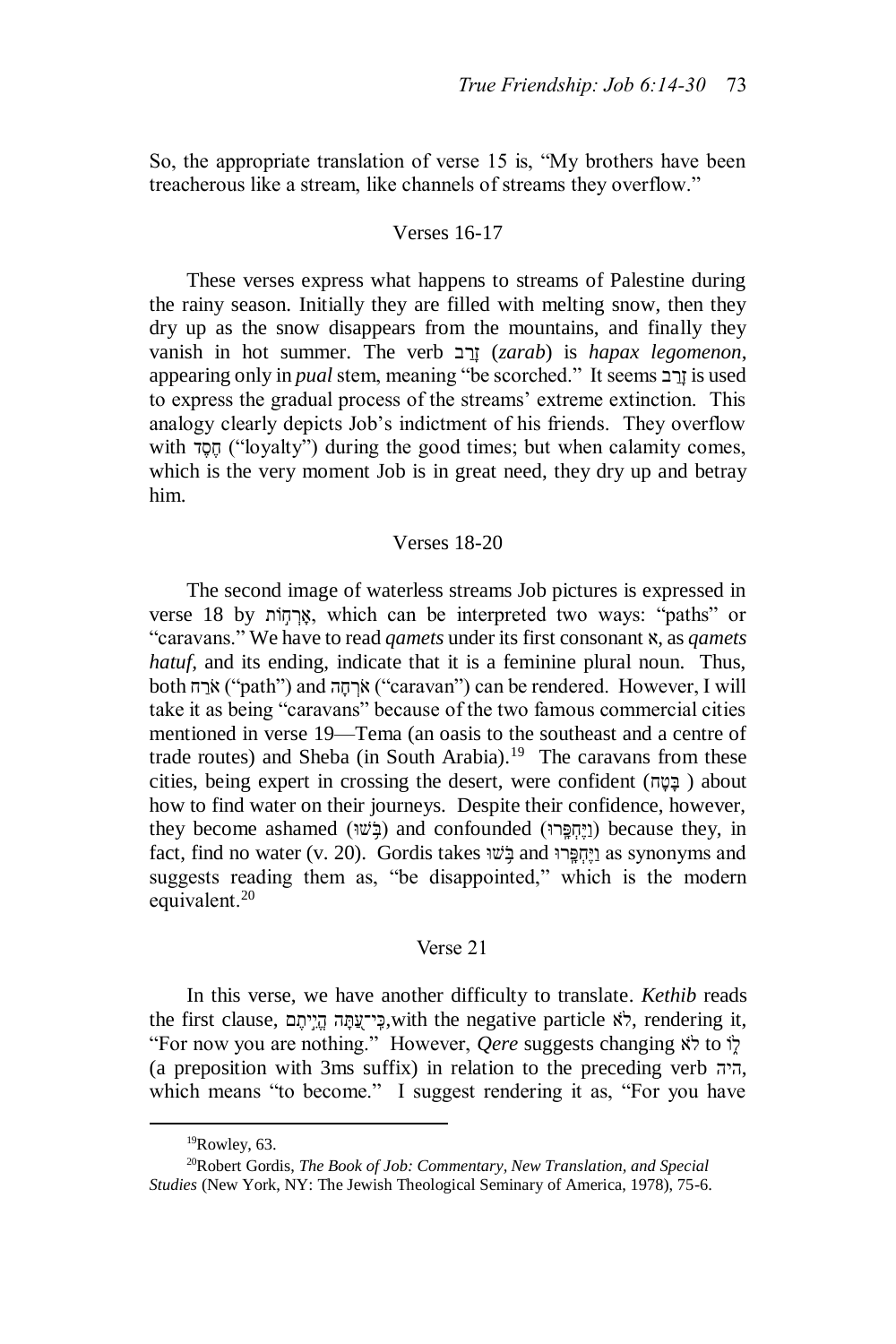become to it." Definitely, the 3ms suffix refers to waterless stream(s). Interestingly, some scholars, such as Gray, change the particle וכ and  $\dot{x}$  to  $\dot{y}$ , and read it as, "So now you become unto me."<sup>21</sup> We can also find wordplay in verse 21b, which we cannot acknowledge in other translations, as "you see" (*tiru*) and "you are afraid" (*tirau*). Regarding this wordplay, it is worthwhile to note Habel's assertion that, "This wordplay, in turn, forms an inclusion with the 'fear' (*yira*) of Shaddai in the opening line of this *topos*."<sup>22</sup> Job's comparing his friends to waterless streams is gradually intensified from verse 14 (in which he reminds them of the responsibility, and solidarity, of true friendship), to verse 21 (in which he openly declares that they are nothing but waterless streams).

### Verses 22-23

In these verses, Job continues his indictment by asking these three friends what their attitudes, or motives, are. Unlike the obligation of a covenant friend to "rescue his partner from any trouble,"<sup>23</sup> Job has not requested that they give a reward, and wealth (v. 22), nor that they redeem him from his oppressors (v. 23).

## **Request for Sympathy (24-30)**

## Verse 24

Job dramatically changes his mood in order to make an earnest request to his friends for their sympathy. Verse 24 begins with the imperative verbs יהֲבִינוּ ("teach me") and הַבֵּינוּ ("cause me to understand"), both in the *Hifil* stem. Especially the verb אֲחֲרָישׁ ("I will be silent") shows Job's willingness to listen to them if they are capable of showing what he has done wrong, and of instructing him on how to overcome his alienation from the Almighty. His willingness is intensified by placing the subject אֲנָי before the verb י הֵהֲרֵי, so it reads: "I will surely be silent." The following verb *שְׁגָּה (shag)* assures that Job does not deny the possibility that he has sinned throughout the dialogue. TWOT defines the word as "to err," the primary emphasis of which is on  $sin$  done unconsciously.<sup>24</sup>

<sup>21</sup>Homer Heater, Jr., *A Septuagint Translation Technique in the Book of Job*, The Catholic Biblical Quarterly Monograph, Series 11 (Washington, DC; The Catholic Biblical Association of America, 1982), 47.

<sup>22</sup>Habel, 149.

 $23$ Hartley, 139.

<sup>24</sup>TWOT, 2325.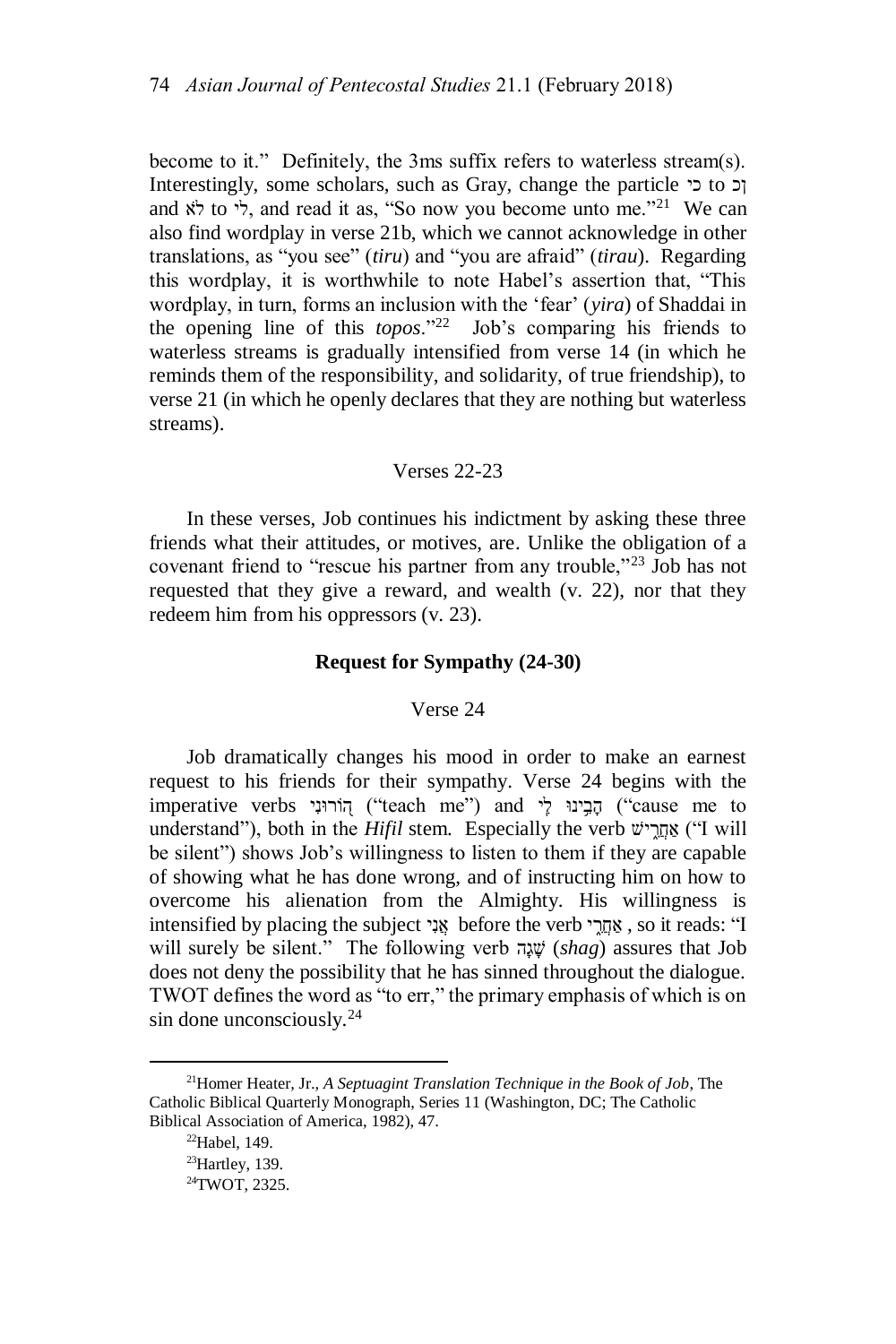While being confident of his righteousness before God, Job asks his friends to make him aware if there have been some sins he had committed inadvertently. In other words, he keeps insisting he is conscious of no act deserving of his terrible present situation. Unlike his expectation, they assert that their words are upright, and request him to repent of those sins they regard as reasons for his present situation.

## Verses 25-26

Now Job raises questions to his friends for the purpose of accusation. Verse 25 begins with the exclamation, מְה־נַמְרָצוּ אָמְרֵי־יָשֶׁר ("How forceful are right words!"). Here, the verb *מ*ַרַץ (maras) is problematic as to its meaning. Some translate it as "grievous." Others, like Pope, translate it as "be sweet," by exchanging ר for ל for the purpose of alliteration. So, it's rendered: "How sweet are upright speeches!" as an ironic device.<sup>25</sup> Rowley, however, strongly argues for "grievous," because he thinks there's no reason for Job to use an ironic device in order to renew his sarcasm.<sup>26</sup>

The verb יכח follows, and is used twice in succession, one in the imperfect form, and the other in the infinitive absolute form. There are a variety of uses regarding the infinitive absolute form in Hebrew, one of the most common being an emphatic function. When the infinitive absolute precedes (or follows) an imperfect (or a perfect) verb, it is to emphasize the meaning of the verb (using the same roots).<sup>27</sup> Thus, it might be read as: "What do you indeed reprove from you?" However, its meaning is still awkward. For this reason, Hartely suggests identifying this infinitive absolute as the subject of the preceding verb יכח, which appears in the imperfect form.<sup>28</sup> In this case, the appropriate rendering of 25b is, "But what does your arguing prove?" Verse 25, therefore, expresses that his friends' speeches are right in terms of dogmatism, but they are grievous words that cannot ease his suffering at this moment. The allusion is that there must be something else rather than argumentation—and that "something else" is, *hesed* (loyalty). We can read verses 25 and 26 in *chiastic* structure. Thus, the speeches of a desperate one (מְרֵי נֹאֵ) are closely connected with right words (אִמְרֵי־יָשָׁר). Again, his friends were adamant that Job is wrong.

 $25$ Hartley, 139.

 $26$ Rowley, 64.

<sup>27</sup>Gary D. Pratico and Miles V. Vanpelt, *Basics of Biblical Hebrew Grammar* (Grand Rapids, MI: Zondervan, 2001), 252.

<sup>28</sup>Hartley, 139.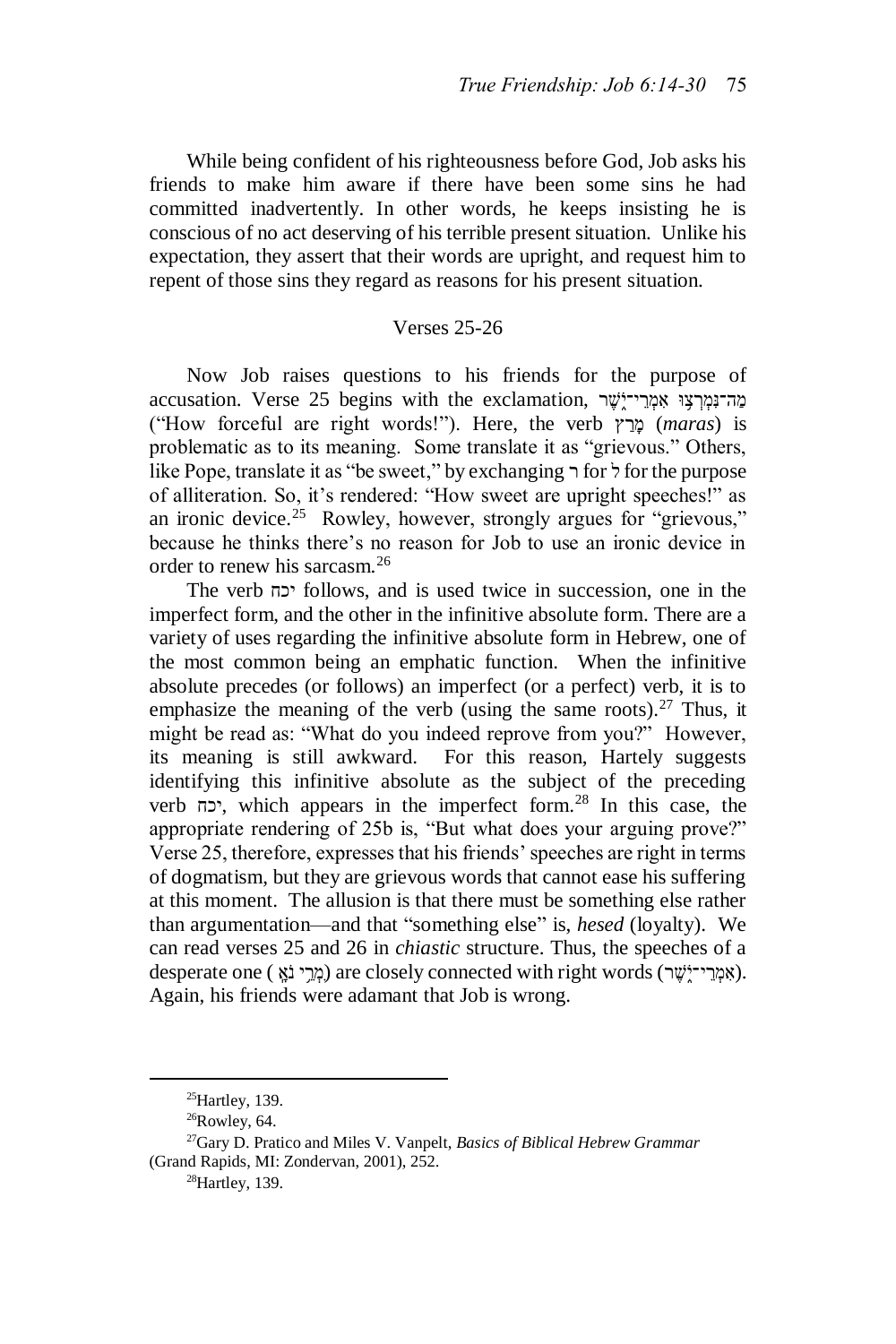### Verse 27

Some ambiguities make verse 27 difficult to translate. One of them is the verb נכל, whose literal meaning in the *Oal* stem is to "fall," "lie," or "be cast down." However, it is used here in the *Hifil* stem, which usually conveys the meaning "cause to fall." Most of the time, *Hifil* verbs are used as transitive, while objects are followed by the *Hilfil* verbs*.* But in verse 27, there's a difficulty with regard to the relationship between the verb and its object וםֹת י) *orphan*) because of the preposition לַע. Gordis explains that תּפילו is an ellipsis for תִּ הַפּילוּ ("cast lots") [cf. 1 Sam. 14:42], עֲלֵי תָּם has been emended to עֲלֹיוָתוֹם ("over the innocent)."29 Thus, it might be read as, "you cast lots over the innocent."

Another difficulty in reading this verse is its second verb, כְּרָה, which the NKJV reads as "to dig" or "undermine." However, I hold that a better rendering would be, "to trade or bargain," as we consider both the first and the second lines of this verse as parallelism. Furthermore, the notion of bargaining Job might be intensified if we can treat it as "to bargain over the price of fish."<sup>30</sup> He has been abandoned by his friends and feels like property for the trade. For they failed to play a significant role of *hesed* (loyalty) as genuine friends, but rather chose to become experts in argument.

### Verses 28-30

Now we come to the last part of chapter 6 where Job makes an ardent appeal to his friends. That appeal is clearly conveyed by using the verb ל ַיא, the literal meaning of which is to "be willing," "be content," or "be determined." TWOT provides a better understanding about the verb's causative aspect: "The primary meaning of this verb is to make a volitional decision to commence a given activity."<sup>31</sup> הוֹאֶילוּ takes an imperative form in the *Hifil* stem in order to stress Job's earnest request for their willingness to consider him and his situation. In other words, he is seeking their wholehearted encouragement, concern, and even *hesed*.

Aside from the basic meaning of the verb פָּנָה ("to turn"), there are a number of nuances, one of which is to "pay attention to," or "consider." Most of the time, this verb is used with the preposition ל ֶא in order to express a specific direction, and appears with  $\exists$  as well. It seems there are two possible translations for this clause י:פּנוּ־בי. "turn (back) to me!"

 $29$ Gordis, 77.

<sup>30</sup>Hartley, 140.

<sup>31</sup>TWOT, 831.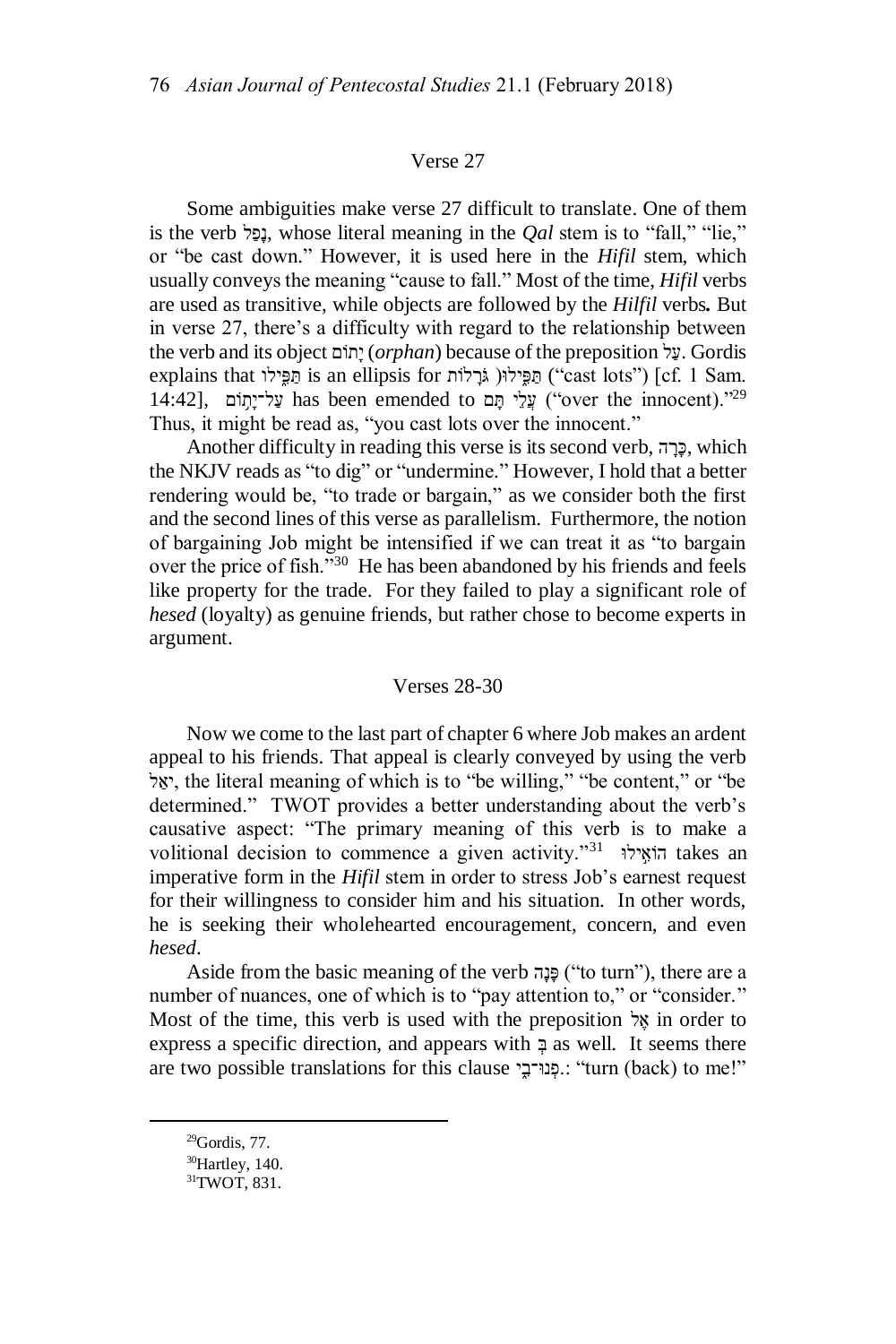and "consider me," or "pay attention to me!" If the first translation, then it's possible to assume that his friends turned away their faces while Job was requesting them to decide to show their willingness for *hesed* to him. If the second, although it does not express the action of turning their faces back to him, it does stress his sincerity about his righteousness. It also connects smoothly the following clause: "Consider me whether I should lie to your face!" No matter how we deal with this verb, it expresses that he is deeply hurt by his friends, and attests to the fact that he is not lying.

The basic meaning of the verb וֹשוּב*ּ is* to "(re)turn." *Oere* ו*ּ*שׁוּבּוֹ, which is 2mp imperative and refers to his friends, is preferable to *Kethib* ישבי, which indicates second feminine singular. הָ is also problematic in terms of its translation. Many English versions leave it un-translated, and some scholars, such as Gary, render it as  $\sim$ , ("in me.")<sup>32</sup>

It is also a bit difficult to determine how to deal with the particle  $\vec{v}$ . If we read it together with the preceding verb וֹשוֹבּוּ, then "return again" is acceptable. However, as it can also be read with the noun, אֲדָקִי־בָה appropriate rendering would then be, "my righteousness is still in itself." Despite the different treatments, they are actually not so different from each other. It would be worthwhile to consider Gordis' suggestion regarding the verb ובּש. He reads it as "stop," or "stay," because, he insists, its meaning expresses the opposite of "going forward."<sup>33</sup> In this way, we might render it: "Please stay! Let there be no injustice and stay (with me), my righteousness is still in itself." I believe both of these readings are acceptable because "staying" can be understood in terms of being in the same space, and of sympathizing with a person. Thus, we can interpret Job's request for his friends to stay with him as sympathy.

Verse 30 begins with the interrogative statement, "Is there injustice on my tongue?" The prefix (imperfect) form is often given modal force, so we read יְבִין as, "it cannot discern."<sup>34</sup> Generally, the Hebrew noun, ה וַּה, refers to wrong desire and ruin, or calamity. As we consider the preceding clause in parallelism, we can read it, "deceptive words," as Hartley suggests.<sup>35</sup>

# **Conclusion**

As a conclusion, I will present some of the insights that, I feel, will help remind us of what main keys for true friendship should be shown to

 $32$ Hartley, 140.

 $33$ Gordis, 77.

<sup>34</sup>Bonnie Pedrotti Kittel, Vicki Hoffer, and Rebecca Abts Wright, *Biblical Hebrew: A Text and Workbook*, 2nd ed. (London, UK: Yale University Press, 1989), 100.

<sup>35</sup>Hartley, 142.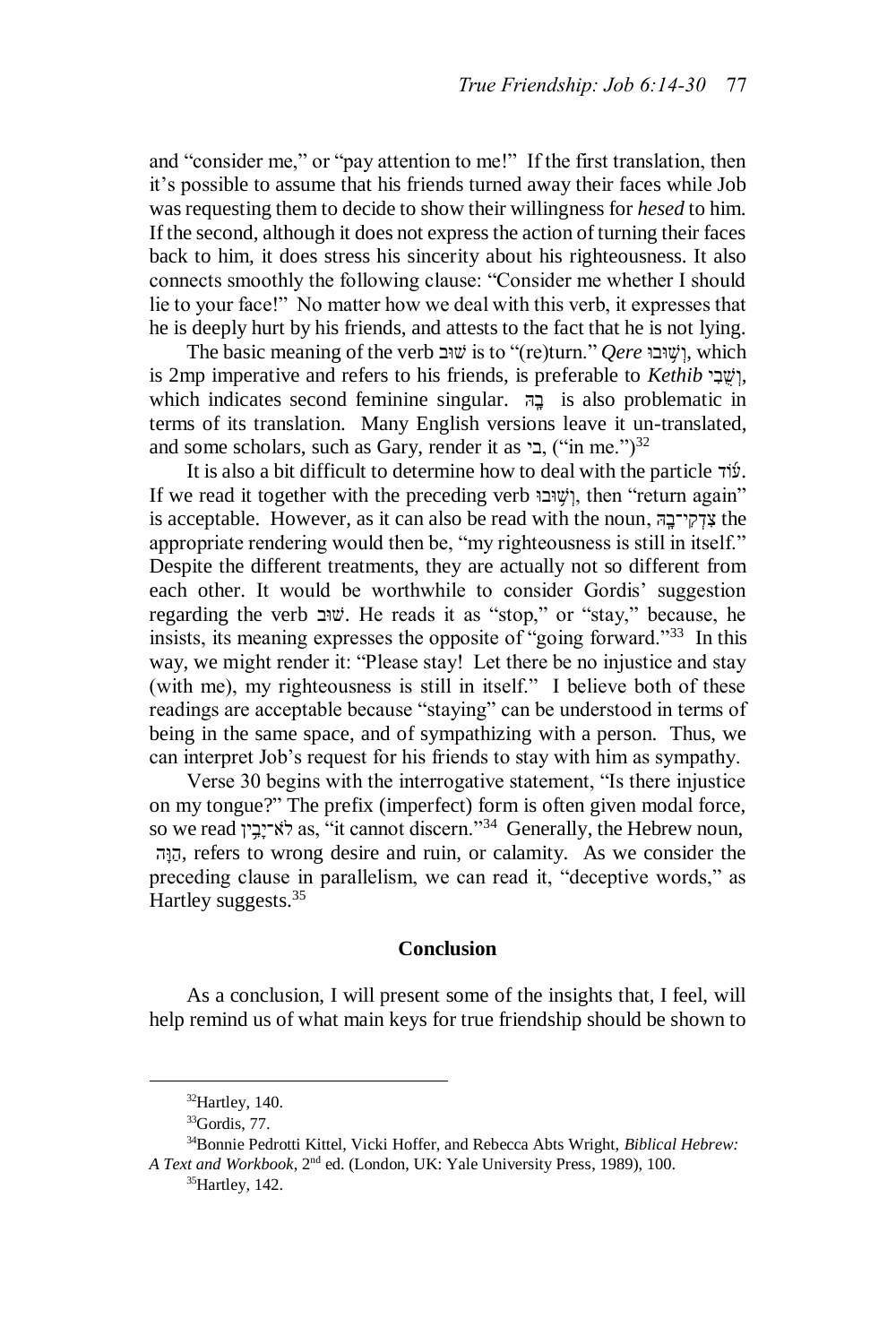those who are suffering. I believe we can enjoy true friendship as they are practiced in our lives.

# The Need to Be an Authentic Listener

There seems to be a tendency among Christians to judge others when they express their difficulties, pains, and sufferings by interrupting them. Rather than patiently listening, we simply rush in to solve their problems. The Job 6:14-30 passage shows us just how foolish, and dangerous, that is.

We have seen two possible meanings of the verb פּנַה in verse 30: "turn back," or "pay attention to." As Job finished speaking, he urged his three friends to pay attention to him and consider his situation. (Interestingly, he did not ask them to deliver him from the situation—see vv. 22-23). When those friends first heard about his troubles, they decided to come to sympathize with, and comfort, him (2:11); and their first motivation seemed quite genuine. However, as soon as Job lamented to God about his circumstance, they began to argue with him, their "knowledge and judgment" taking precedence over paying attention to him, or considering his anguish. Later, they had to acknowledge their folly and shame (see Prov. 18:13). So, take heed to what James 1:19-20 says: "My dear brothers, take note of this—everyone should be quick to listen, slow to speak and slow to become angry, for man's anger does not bring about the righteous life that God desires." One has to be an authentic listener before he is in a position to offer "solutions."

## A Recognition That Words Can Kill One's Spirit

This passage also instructs us as to the significance of our words, which can make people feel dead inside, and cannot to be taken back once spoken or written. Verses 25-27 describe how much Job was hurt by his friends' words; and verse 17 (especially the expression "to bargain him over the price of fish") intensified the tragedy of Job feeling abandoned and abused. "The tongue that brings healing is a tree of life, but a deceitful tongue crushes the spirit" (Prov. 15:4).

> The Need to Show *Hesed* (Loyalty), Particularly in One's Time of Suffering

Verse 14 (the passage's topic statement) requires us to pay attention to the significance of *hesed*. In the midst of his suffering, Job asked his friends to show their *hesed*. As I mentioned, we read this word "as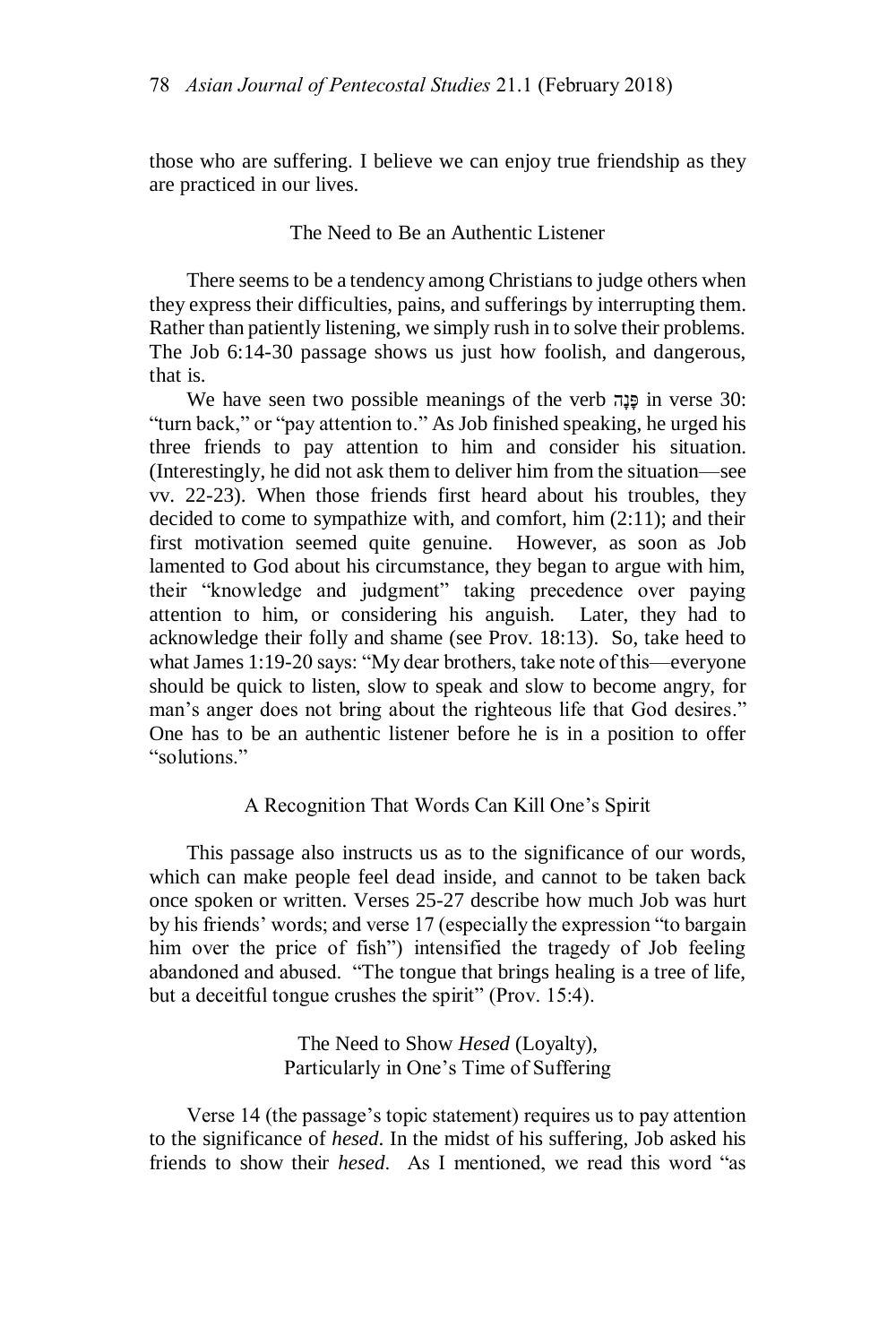loyalty in relation to covenant." Those friends were supposed to keep their loyalty in order to show true friendship. Unfortunately, they failed to do so. Probably, this loyalty should be understood in connection with Job's intercessory prayer in the book's epilogue (42:10). God was angry with the three friends because their words and attitudes were not right (42:7). So, to be restored, God asked Job to pray for them (42:8). After doing so, God restored both Job, and the relationship between God and his friends.

The sum of it all is this: Rather than arguing, and judging Job by their trifling theology about God, his three friends should have been intercessors while sitting together with, and listening to, him. They were to know that "prayer changes things." As Psalm 107:28 reminds us, "Then they cried out to the Lord in their trouble, and he brought them out of their distress." We have many examples that confirm the power of intercession prayer: e.g., Abraham in Genesis 18, and Moses in Exodus 32:32-34. In good times and bad, in joy and in sorrow, friends have to be present with the same commitment and loyalty. Absolutely, true friendship will be tested in matters of faith, like in Job's case. Intercessory prayer will attest to that true friendship.